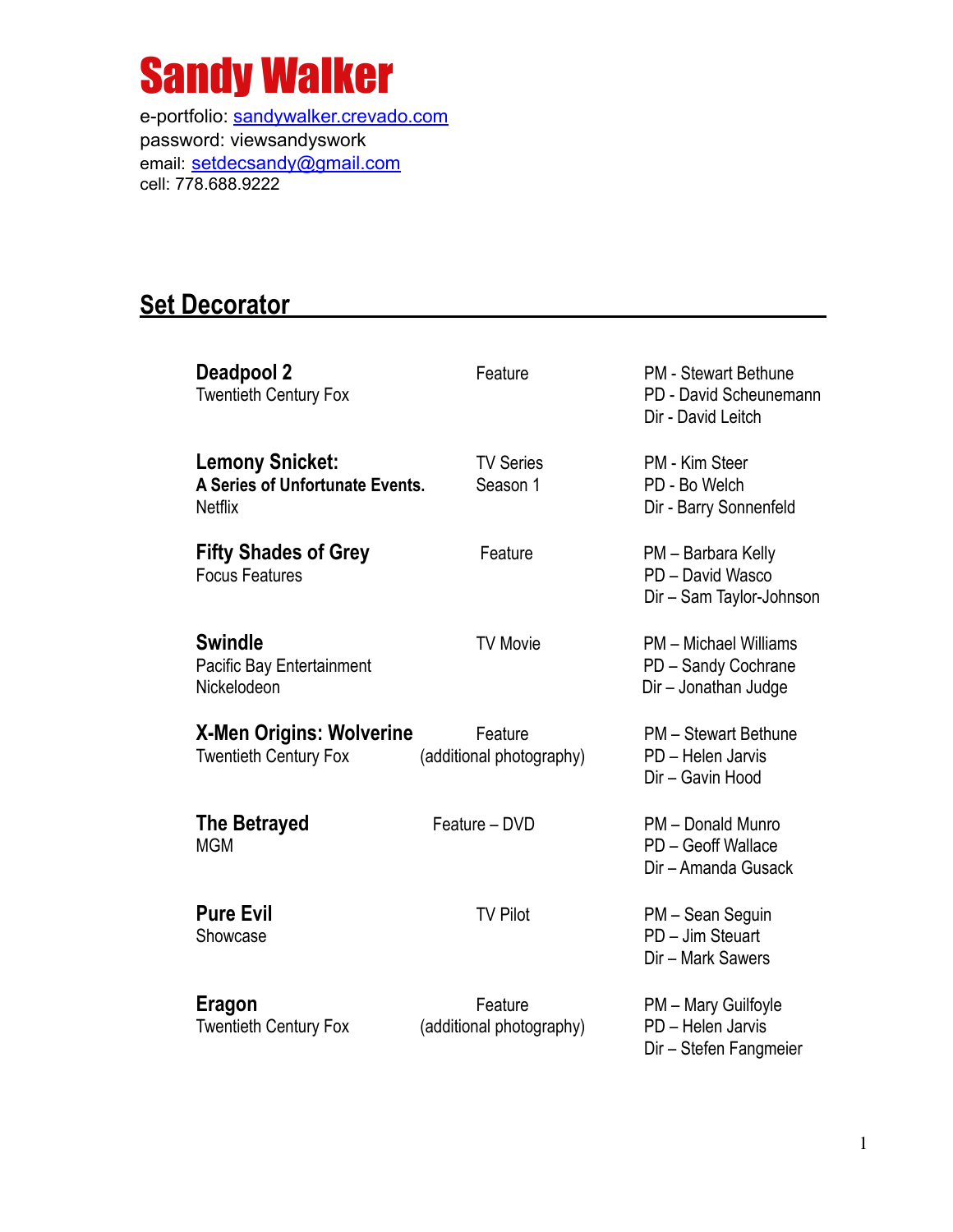| A Girl Like Me<br>(The Gwen Araujo Story)<br>Lifetime Network / Sony TV         | <b>TV Movie</b>                     | PM - Fran Rosati<br>PD - Marian Wihak<br>Dir - Agnieszka Holland            |
|---------------------------------------------------------------------------------|-------------------------------------|-----------------------------------------------------------------------------|
| The Hard Corps<br><b>Sony Pictures</b>                                          | Feature - DVD                       | PM - Chris Foss<br>PD - Brentan Harron<br>Dir - Sheldon Lettich             |
| In the Name of the King:<br>A Dungeon Siege Tale<br><b>Brightlight Pictures</b> | Feature                             | PM - Scott Graham<br>PD - James Steuart<br>Dir - Uwe Boll                   |
| <b>BloodRayne</b><br><b>Brightlight Pictures</b>                                | Feature                             | PM - Dan Clarke<br>PD - Jim Steuart<br>Dir - Uwe Boll                       |
| <b>Reindeer Games</b><br><b>Dimension Films</b>                                 | Feature<br>(additional photography) | PM - Penny Gibbs<br>PD - Jeremy Stanbridge<br>Dir - John Frankenheimer      |
| <b>Air Bud</b><br>Disney                                                        | Feature<br>(additional photography) | PM - Michael Potkins<br>PD - Elizabeth Wilcox<br>Dir - Charles Martin Smith |

## **Assistant Set Decorator\_\_\_\_\_\_\_\_\_\_\_\_\_\_\_\_\_\_\_\_\_\_\_\_\_\_\_\_\_\_\_\_\_**

| <b>The BFG</b><br>Dreamworks SKG                    | Feature | PD - Rick Carter<br>SD - Elizabeth Wilcox                   |
|-----------------------------------------------------|---------|-------------------------------------------------------------|
| Godzilla<br><b>Legendary Pictures</b>               | Feature | PD - Owen Paterson<br>SD - Elizabeth Wilcox                 |
| <b>The Seventh Son</b><br><b>Legendary Pictures</b> | Feature | PD - Dante Ferretti<br>SD – Elizabeth Wilcox                |
| Love Happens<br>Universal Films                     | Feature | PD - Sharon Seymour<br>SD - Lesley Beale                    |
| <b>Catwoman</b><br>Warner Bros.                     | Feature | PD - Bill Brzeski<br>SD - Lisa Sessions &<br>Carol Lavallee |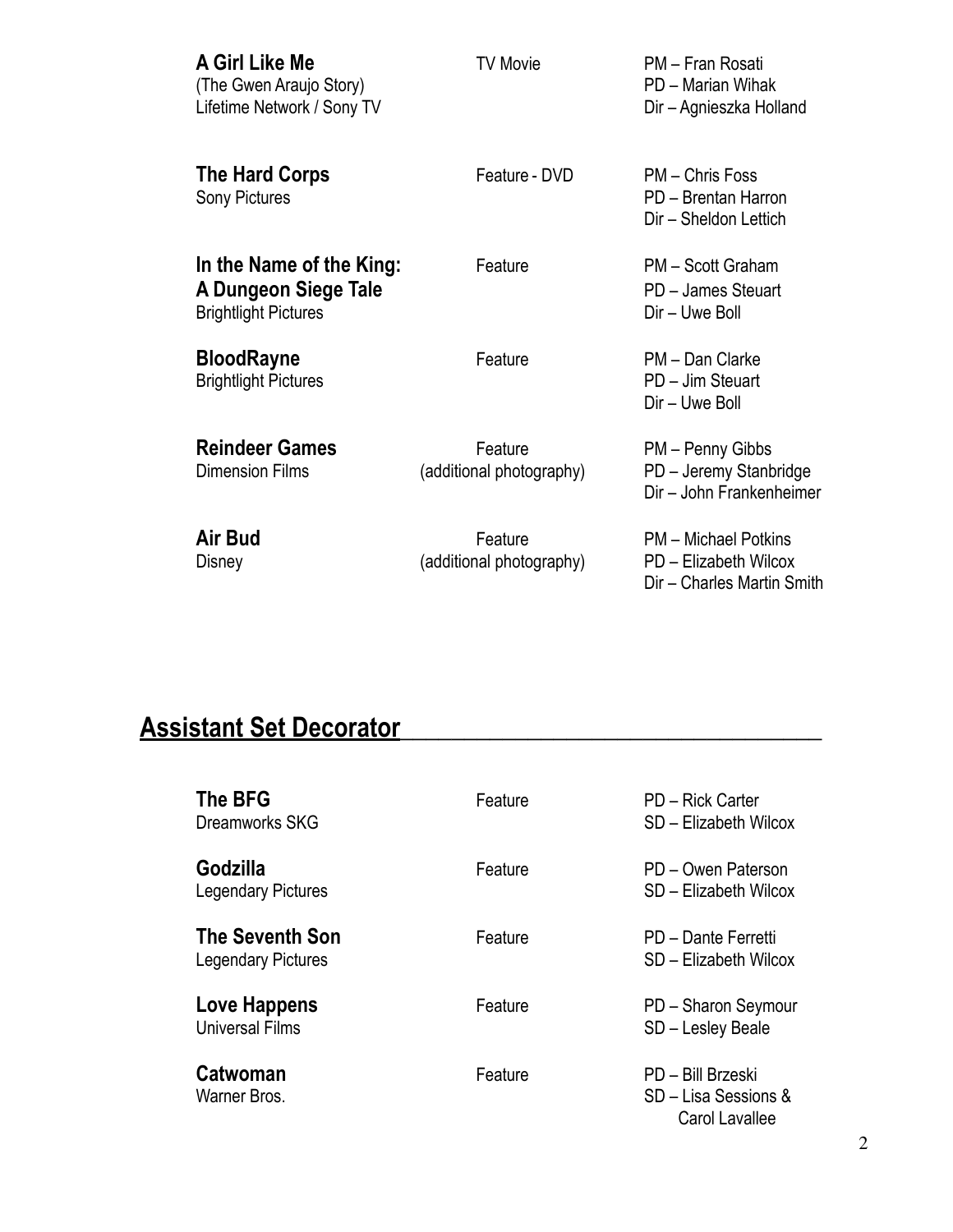| <b>Miracle</b><br>Disney                               | Feature    | PD – John Willett<br>SD - Mary Lou Storey                |
|--------------------------------------------------------|------------|----------------------------------------------------------|
| The Sixth Day<br><b>Phoenix Pictures</b>               | Feature    | PD - James D Bissell<br>John Willett<br>SD - Peter Lando |
| <b>Shadow Warrior</b><br><b>Crescent Entertainment</b> | <b>MOW</b> | PD - Jill Scott<br>SD - Mary Lou Storey                  |
| Cupid<br>Columbia TriStar Television                   | Pilot      | PD - Jill Scott<br>SD - Mary Lou Storey                  |

## **Set Buyer\_\_\_\_\_\_\_\_\_\_\_\_\_\_\_\_\_\_\_\_\_\_\_\_\_\_\_\_\_\_\_\_\_\_\_\_\_\_\_\_\_\_\_\_\_\_\_\_\_\_\_**

| <b>Star Trek Beyond</b><br><b>Paramount Pictures</b>                               | Feature | <b>PD - Thomas Sanders</b><br>SD - Lin MacDonald |
|------------------------------------------------------------------------------------|---------|--------------------------------------------------|
| <b>Mission Impossible 4:</b><br><b>Ghost Protocol</b><br><b>Paramount Pictures</b> | Feature | PD - James D. Bissell<br>SD - Elizabeth Wilcox   |
| Rise of the Planet of the Apes<br><b>Twentieth Century Fox</b>                     | Feature | PD - Claude Paré<br>SD - Elizabeth Wilcox        |
| The A-Team<br><b>Twentieth Century Fox</b>                                         | Feature | PD - Charles Wood<br>SD - Elizabeth Wilcox       |
| 2012<br>Columbia Pictures                                                          | Feature | PD - Barry Chusid<br>SD - Elizabeth Wilcox       |
| <b>Fantastic Four 2</b><br><b>Twentieth Century Fox</b>                            | Feature | PD - Kirk Petruccelli<br>SD - Elizabeth Wilcox   |
| <b>Agent Cody Banks</b><br>Metro-Goldwyn-Mayer (MGM)                               | Feature | PD - Rusty Smith<br>SD - Lesley Beale            |